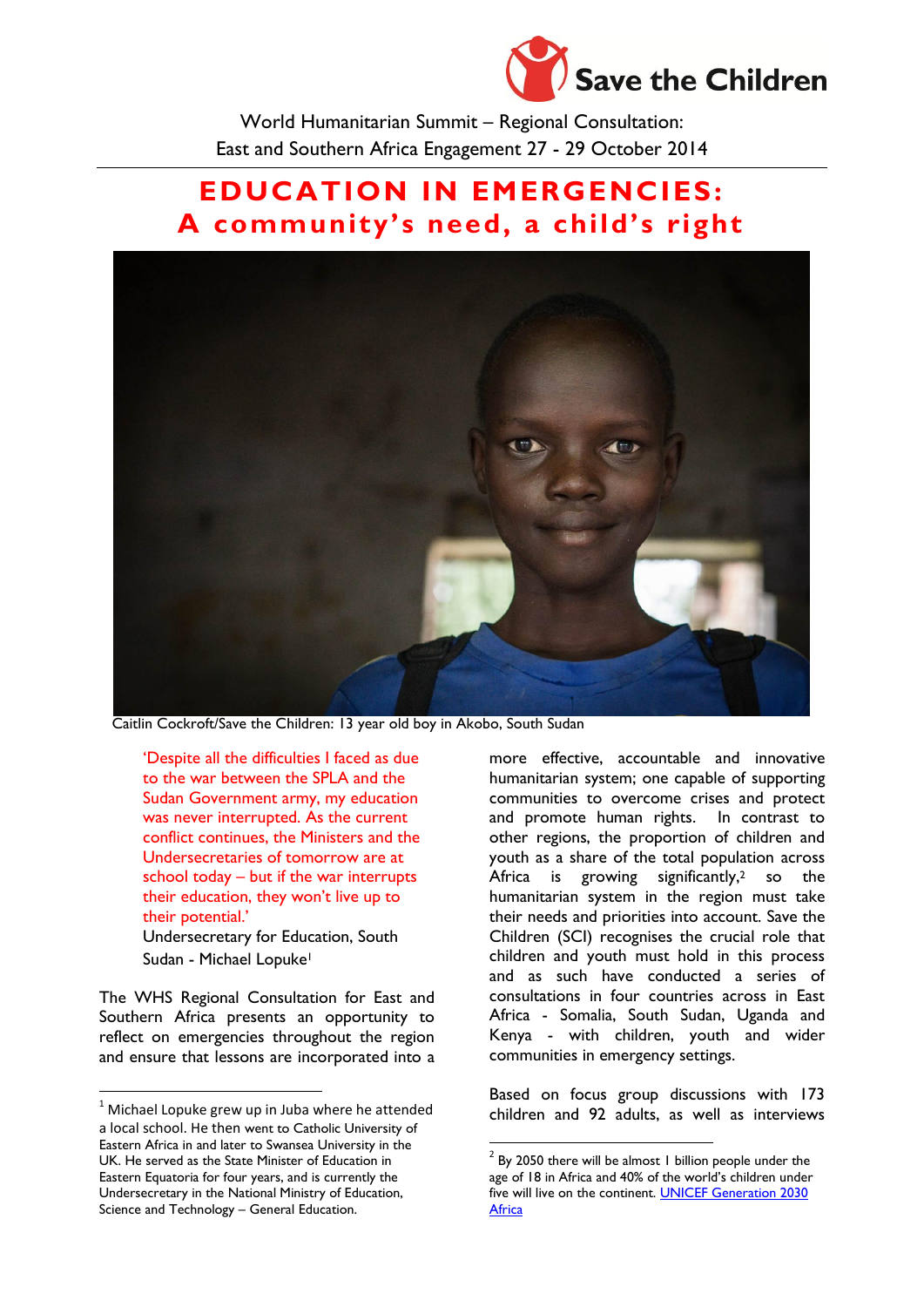with local officials, staff of Save the Children and key humanitarian agencies<sup>i</sup> , this paper argues that an effective humanitarian system must be made more accountable to the most vulnerable communities it works with, particularly children and youth who comprise such a large percentage. Effectiveness also requires response through strategic integration of sectors, rather than by working with each one individually. We have found that sustainability and innovative approaches to interventions are best ensured not only by building on a community's existing capacity but in actively including children and youth, who are the intended beneficiaries. Children and youth are highly susceptible to the impact of conflict and so any efforts to work with conflict-affected communities must prioritise their needs and views. During our consultations, they repeatedly stressed the importance of education as a valuable entry point in accessing other services which help protect them, promote their wellbeing in terms of health and nutrition as well as hygiene and sanitation. Repeatedly, children, youth and their families emphasised that education in emergencies is a priority for them as well as a right.

#### 'Even if there is no food [during a crisis], we have a right to receive education very soon' 14-year-old girl, Bor PoC camp, South

Sudan

The East Africa region is a complex context; chronic conflict, recurrent drought and elevated food insecurity across the region have contributed to continued high levels of humanitarian need and protracted displacement. With both slow and sudden onset crises occurring concurrently in the region, the humanitarian system has been repeatedly tested.

Compounding the ongoing crises in East Africa, including conflict in Somalia and Darfur, and exacerbating the chronically high levels of vulnerability to natural and man-made disasters is the conflict which erupted in South Sudan in December 2013. This has resulted in critical levels of humanitarian need in South Sudan and neighbouring countries, caused by the displacement of South Sudanese, as the humanitarian system struggles to meet the demand for assistance. Across the region, in spite of the very high levels of children and



youth among affected populations (up to 60% in some areas), the humanitarian system has repeatedly failed to prioritise children's rights and welfare, including education. For example, although the education cluster in Somalia requested \$50.7m USD for its 2014 activities, only 2% of this ask, excluding school feeding, has been funded. In addition, while affected communities consistently prioritise education, it is often deprioritised in favour of other humanitarian sectors. Today under the current Crisis Response Plan for South Sudan, the education cluster's ask is only 37.5% funded.

> 'We need the humanitarian community – all the NGOs – to support education. We can see the changes. We have been in this situation before. Education is the only answer to all these problems' Volunteer teacher, UN Protection of Civilians (PoC) site, Juba

### Humanitarian effectiveness

An effective humanitarian system must put the needs and priorities of affected communities at eart of every response. Accountability to and participation of crisis-affected populations, including children and youth, should be seen as essential to effective programs and critical in determining the quality of humanitarian action. If a top-down, prescriptive approach to the prioritisation of activities is used, it runs the risk of being ineffective or even detrimental to affected communities. This can reduce the likelihood of generating sustainable gains for children in a response. Throughout the East Africa region, **60.5% of crisis-affected children and adults consulted listed being able to access education as their first priority**.

> 'Our fathers and mothers were displaced too and have never been educated which is not something we want for our future.' 12-year-old boy, IDP camp, Garowe, Somalia

Previous research has shown that an integrated approach to a humanitarian intervention which includes education often serves as the most efficient and impactful method of providing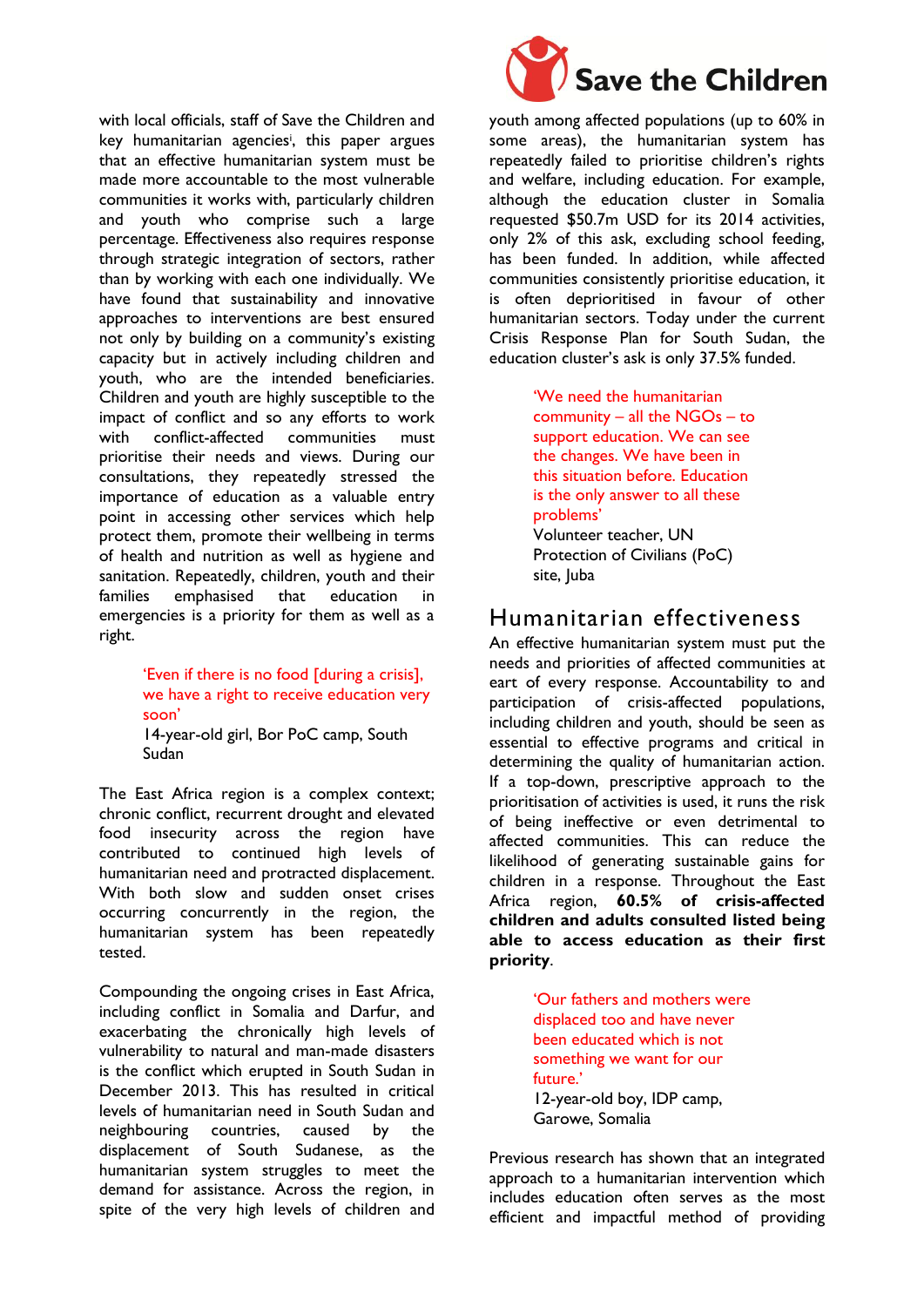effective support.<sup>3</sup> In situations where there are large numbers of orphaned, unaccompanied or otherwise vulnerable children and youth, a cross-sector approach is required in order to meet all of their urgent needs. Schools or childfriendly spaces (CFS) are exceptionally well placed to be used as an 'entry point' in assessing, meeting and monitoring those needs.

> 'In all sectors, the interventions can only work well if the families are in school.' UNHCR official, Arua, Uganda

Save the Children staff found that the provision of education was essential in effectively carrying out activities in other sectors:

> 'As soon as we have an education intervention in place, child protection teams are able to do profiling to find particularly vulnerable children and ensure that they are included in the distribution of food and non-food items (NFIs). Education provides the platform for conducting and maximising child protection interventions.' SCI staff member, Kampala, Uganda

Using schools as an 'entry point' to carry out interventions in other sectors has an impact on a far broader cross-section of the community than children or youth alone. One parent displaced in Garowe, Somalia described how he and his wife have a chalkboard in their home and encourage their children to use this in sharing what they have learned each evening after they return from school. This father and many children consulted gave examples of pupils sharing information on good health, hygiene and sanitation practices regularly. A key component in the provision of education in emergencies is to sensitise children and youth on the importance of activities that will promote their and their family's wellbeing. One camp manager who works for the local authorities in northern Uganda claimed:

 $\overline{\phantom{a}}$ 



'Education creates awareness amongst the whole family in a refugee situation like this. We cannot create awareness on a wider scale informally – it has to take place in a school setting to have real impact. What a child learns in ECD has an impact at home. He will tell his mother about health and sanitation. We have seen the hygiene in this camp improve as children have

shared what they learned in

class.'

Schools tend to constitute pillars supporting wider community life, particularly in emergency contexts. As well as health or sanitation, education can limit further insecurity within camps or settlements as children and youth who are in school are prevented from spending excessive periods of time 'idle' or engaging, as a number of reports have suggested, in the consumption of alcohol, drug-taking and even crime. In addition, education can have an important role in supporting children and youth as they move into recovery. Effective humanitarian responses will ensure strong linkages and integration with development actors. The immediate and long-term benefits of education are well-documented, and, as a familiar and socially embedded entity, education responses are inherently well-placed to help bridge this gap.

# Reducing vulnerability and managing risk

Communities displaced or otherwise affected by emergencies are inherently vulnerable and children are usually among those most at-risk. As support mechanisms such as family units, community networks and law enforcement are either disrupted or break down, a humanitarian response which seeks to manage risk must include children as participants in disaster risk reduction (DRR) in promoting resilience as well as providing protection.

In dynamic contexts, schools can provide an ideal 'safe place' by minimising the exposure of children and youth to hazards often present during a crisis.

> 'When they go to school, we know that there is a teacher to



 $3$  The Sphere Project and the Inter-Agency Network for Education in Emergencies (INEE) 2009

http://www.ineesite.org/uploads/files/resources/Sphere\_I NEE\_paper\_FINAL.pdf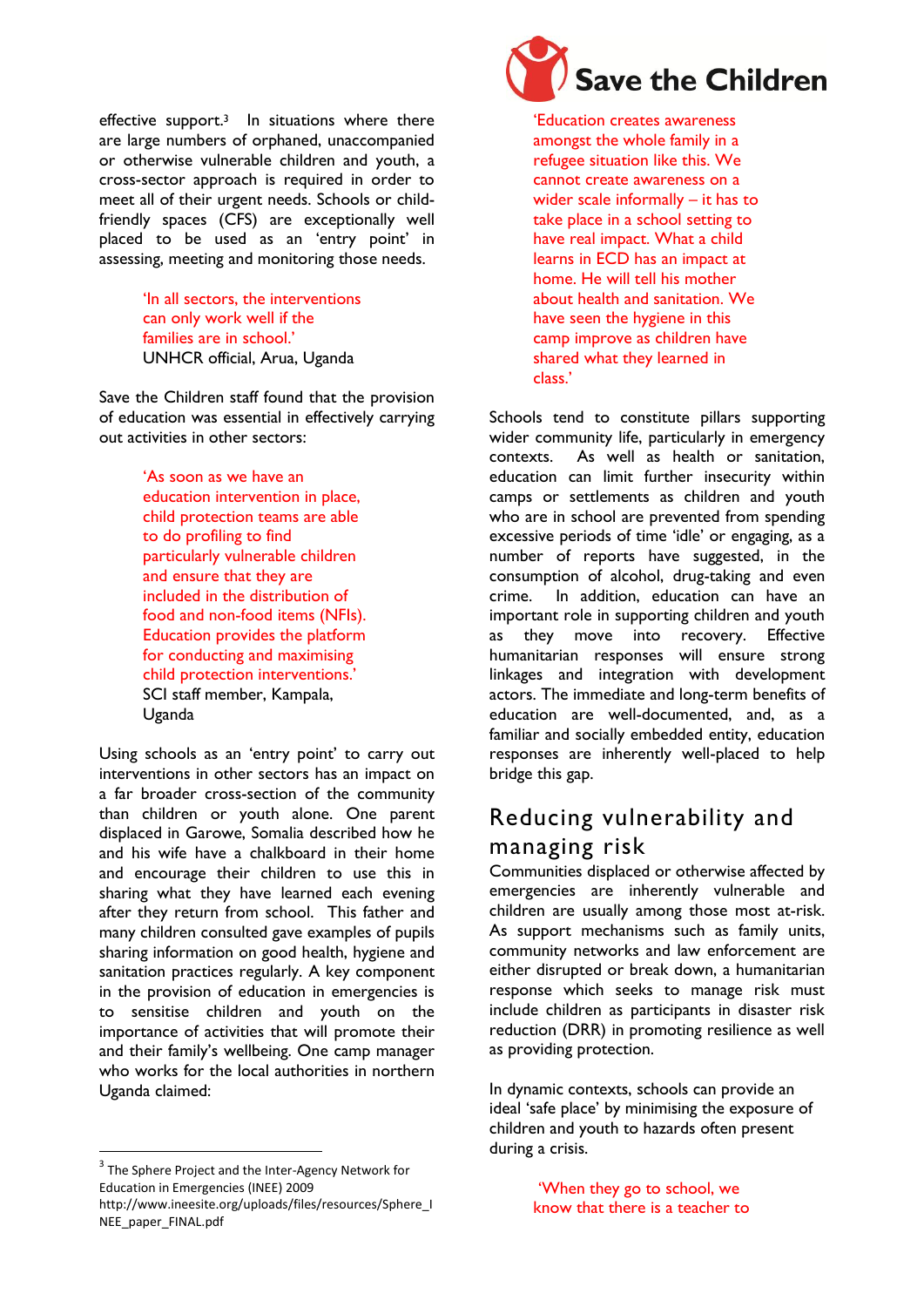take care of them in the classroom.' Mother, Bor, South Sudan

Children and youth consulted expressed the importance of the wider community's perception of them during emergencies and how vital this is to ensure their safety. Schoolgoing children throughout the region overwhelmingly requested school uniforms to be provided in order to clearly identify them as peaceful and productive members of their community and, therefore, people to be protected in case of hostility.

> 'If you are in uniform, the community sees you as wellbehaved and peaceful. If I am a school pupil and someone from outside comes to me with a dispute, the community members will defend me.' 15 year old boy, Garowe, Somalia.

As various social networks or 'circles' of protection disintegrate during crises, children and youth automatically become more vulnerable and a humanitarian system which aims to reduce this must recognise the value that not only schools but wider school-centred communities can offer in place of those.

Of those children consulted, many knew signs which indicate the presence of landmines or unexploded ordnance (UXOs) in a given area. Nearly all these children and youth claimed that their teachers had taught them about the risks posed by mines and how they should avoid them, thus enabling them to spread key DRR messages throughout the community. Similarly, many also highlighted that they had been made aware by teachers of different kinds of abuse and exploitation and how to protect themselves from increased exposure to these dangers. Girls consulted referred to early marriage, sexual and gender-based violence (SGBV) and underage prostitution as being risks they hoped to protect themselves from by continuing their studies.

> 'If I don't go to school, I might be forced into an early marriage.' 17 year old South Sudanese girl, northern Uganda



Education in emergencies is also necessary in the promotion of other forms of resilience; it is the simplest means of helping children and youth to overcome stress or trauma experienced as a result of conflict or natural disasters. One parent in Awerial, South Sudan described one of the key psychosocial benefits of education as:

> 'Washing away past events and shifting their focus to school'

This sentiment was echoed by dozens of other children, parents and teachers as it not only negates some of the impact of stress but provides opportunity for the child to be part of building a constructive future.

If children are at school parents or guardians have more time to engage in other activities that can strengthen a family unit and their resilience as a whole. Time available for adults to engage in social activities and find methods to address some of their own psychosocial needs can help to sustain the family unit and prevent young people from being subjected to domestic abuse usually fuelled by a build-up of stress.

As well as protection, DRR which includes children as active participants must be as much of a priority as it is for adults affected by crisis. Education in emergencies is the simplest way to mainstream DRR by providing knowledge that empowers children to protect themselves, identify and mitigate risk, prepare for or slow down the onset of crises and adapt to changing circumstances such as the changing climate or the recovery period after a of crisis. Education empowers a generation to build a future – you cannot reduce vulnerability or manage risk in the long term without it.

Given that many communities affected by crises live in extreme poverty, ensuring that children are in a safe environment during the day also means that parents and guardians have the opportunity to engage in income-generation and asset-building, enhancing resilience through improving the family's economic situation.

> 'As a community we are very poor and when children are in school we are confident knowing that they are in a safe place while we try to earn some money.' PTA member, Garowe, Somalia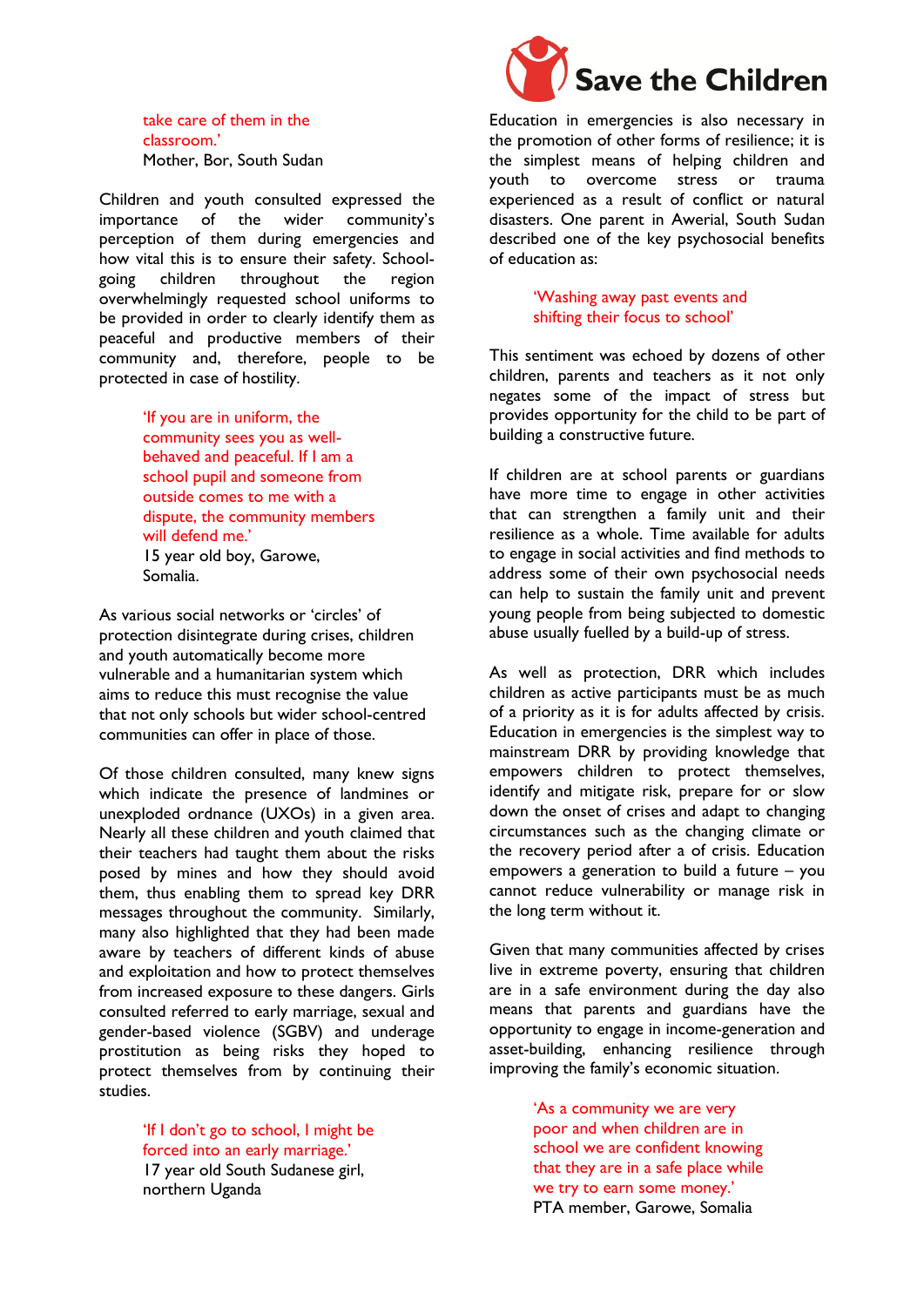



Jonathan Hyams/Save the Children - Habiba Ibrahim Noor, 13, (centre) is enrolled in Save the Children's Alternative Basic Education programme (ABE) in Heleweyn camp, Dollo Ado, Ethiopia

Without education in emergencies, children, their families and wider communities are likely to remain vulnerable in the long-term; economically, socially, psychologically and physically.

# Serving the needs of people affected by conflict

'Children are competing with time. If we leave them they will grow up without education and a good future. We don't know how long the war will take so they should at least be in school.' Mother, Bor PoC Camp, South Sudan

Given the nature of current conflicts in the region, primarily in Greater East Africa, rooted in medium to long-term instability and highly volatile environments, children and youth who require a sense of structure and routine are consistently amongst the most affected groups. Conflict has a particularly severe impact on children and youth whose vulnerability is easily exploited by armed groups who use children in conflict. Consultations indicate that timely

emergency support for education would reduce the chances of recruitment. In South Sudan, the UN estimates that at least 11,000 children and youth have been recruited to fight for both rebel and government forces.

Community leaders, teachers, parents and children felt that children who are educated are considered less susceptible to manipulation and therefore less likely to be targeted by armed groups who use child soldiers. One community leader in South Sudan's Awerial County explained this theory:

> 'Those who are fighting see a difference among children who are in school or not. They will leave a child in school because that child thinks independently and makes their own decisions.'

Education empowers children and provides them with a much-needed structure and purpose to counteract any perceptions of 'power' they might think they possess in armed groups. Even among refugees in Uganda who fled the conflict 10 months ago and have been living in relative peace with some services, there are concerns that without education some youth are likely to risk returning to South Sudan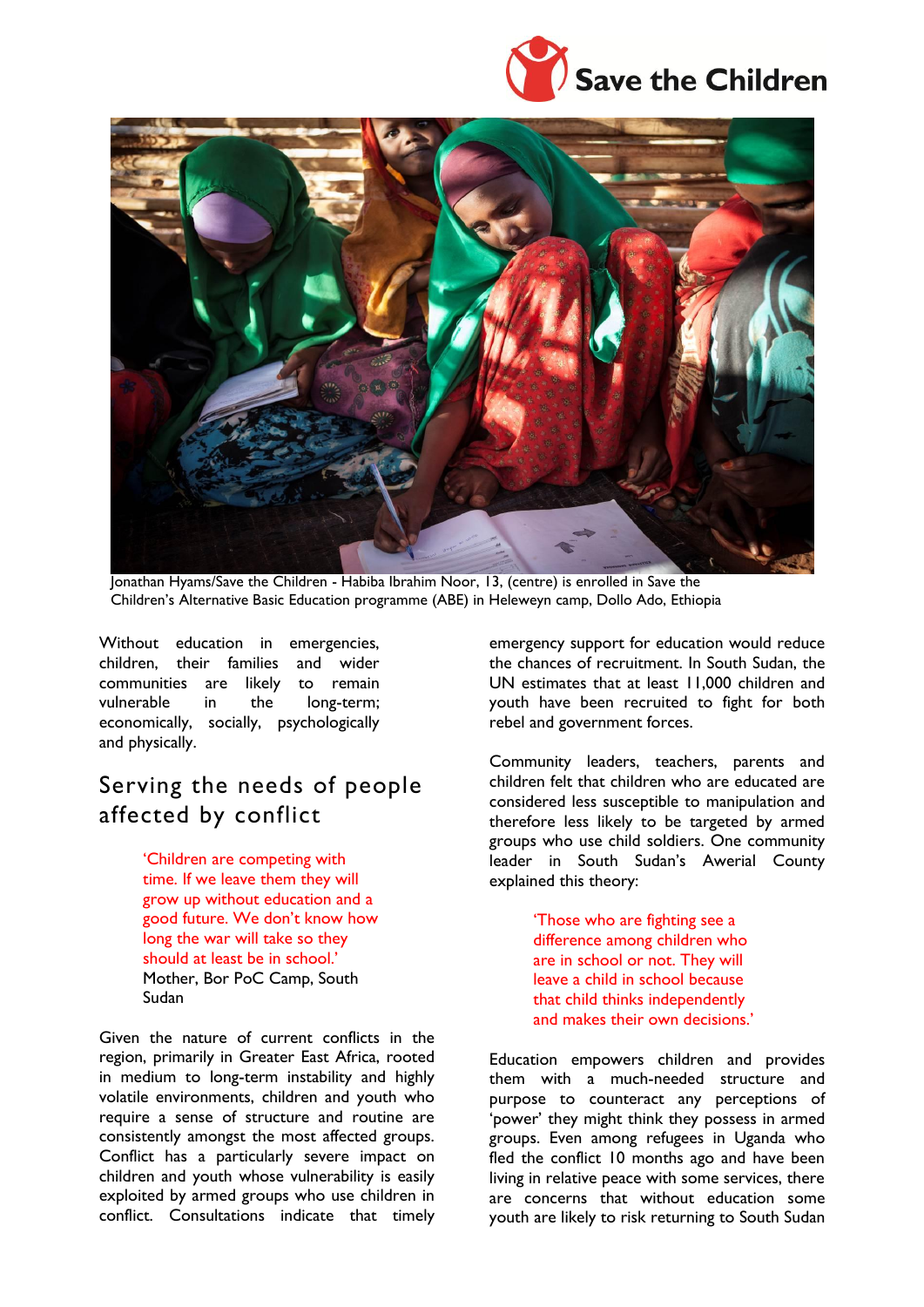to take up arms as they do not see alternative opportunities for their future.

> 'Some of the youth are thinking of going back [to South Sudan] to fight because they have no means to go back to school' 17-year-old South Sudanese boy, northern Uganda

Timing is important too in minimising this risk. One father living in a camp for the internally displaced in Puntland, Somalia claimed:

> 'If I don't take my children to school straightaway, people can use him for other purposes… Armed groups will use him. Time waits for nobody.'

Even those children and youth who aren't directly drawn into the conflict are particularly susceptible to its impact. Many of the conflictaffected children and youth consulted either as IDPs or refugees spoke of overwhelming loss and trauma as a result of death or separation from family members as well as physical attacks or simply their experience of having to flee their homes under difficult circumstances. **Of children and youth consulted 82.5% called for education to resume straightaway or within one month of an emergency,** with the primary reason from all groups being that it supports their psychosocial wellbeing.

> 'We want children to forget what happened quickly because if they stay without school for a long time they start to develop other interests that are harmful' Parent, Kakuma refugee camp, Kenya

With further uncertainty often occurring as a result of the unknown duration of a conflict, children need the sense of stability and routine that comes from going to school and, as one father claimed:

#### 'Without school, they won't think about tomorrow'.

Schools are also key to fostering a sense of community and mutual understanding on an individual or community level by providing a neutral space where families from different communities gather with shared objectives: the



welfare of their children. Children too are taught the importance of coexistence as they learn and play with people from other backgrounds and this helps to prevent conflict.

> 'I have seen a change in the educated children here. Before school started we had mothers and community members who would fight daily over their children. When children fought amongst themselves, they took this to parents who would escalate the dispute to a clan level. Now in school they are well disciplined and calm and we leaders are less involved in resolving disputes.' IDP Community Camp Leader, Puntland, Somalia

Too many schools in conflict-affected communities are occupied either by displaced people or armed groups while countless others continue to close due to a lack of resources required to pay teachers' salaries or incentives. The humanitarian community must recognise the role of schools and teachers and work to preserve them as safe places, free from military use as outlined in the Lucens Guidelines.<sup>4</sup>

The humanitarian system must do more than meet the basic needs of children and youth in conflict; it must invest in empowering communities to enable them to be part of the solution to long-term conflicts and addressing chronic vulnerabilities. Education is an essential part of ensuring that children and youth know their rights and can participate meaningfully in discussions and debates about their future.

**.** 

<sup>4</sup> http://www.protectingeducation.org/sites/default/f iles/documents/draft\_lucens\_guidelines.pdf